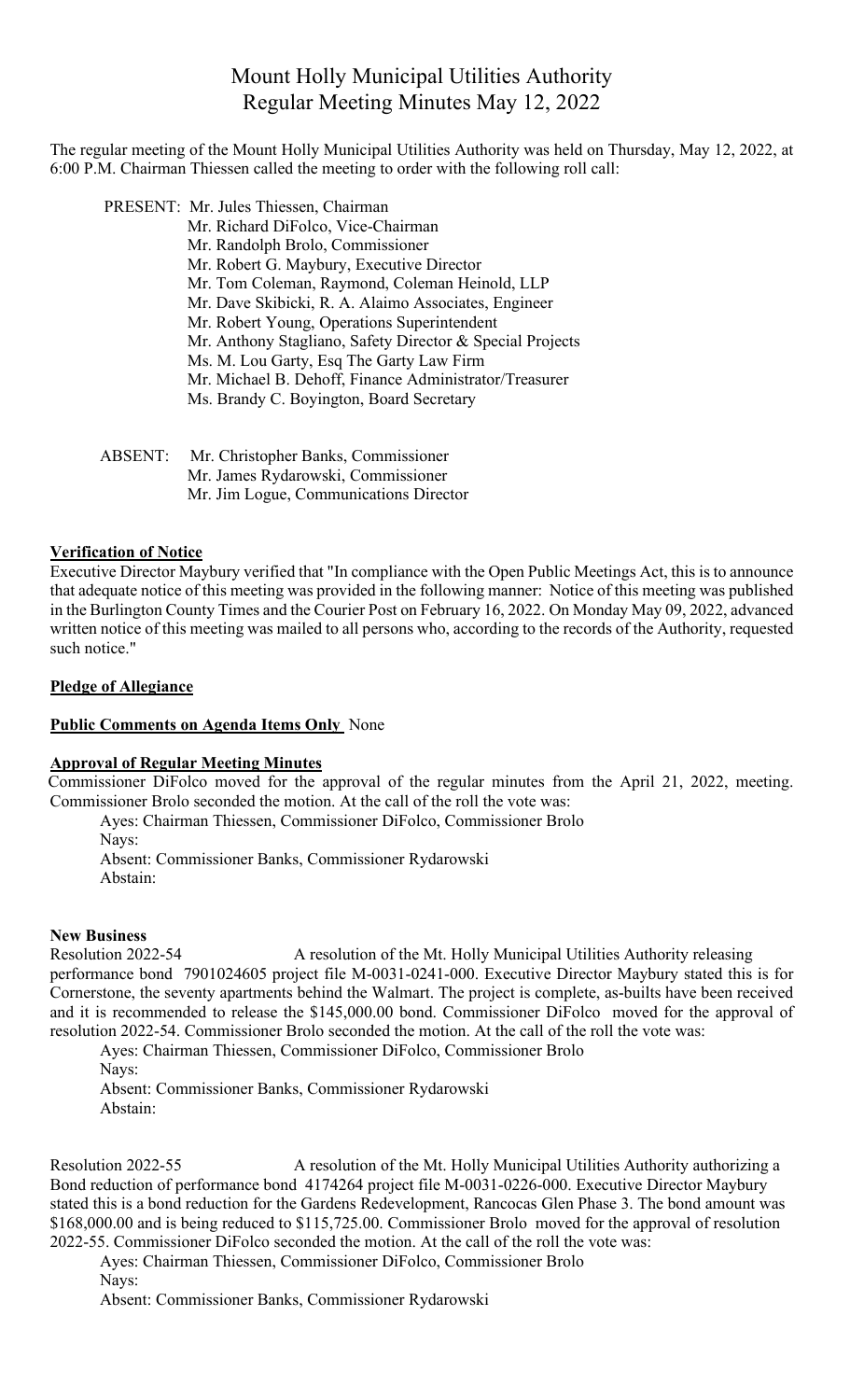Resolution 2022-56 A resolution approving S-1 application for sewerage service between the Mt. Holly Municipal Utilities Authority and applicant Robert C. Fesco / D.R. Horton NJ/PA for development of The Enclave at Moorestown Block 8801 Lot 3.01. (76 units- 60 Single family & 16 Multi-family). Executive Director Maybury explained this resolution is for the approval of their application. This development is proposed on Centerton Road in Moorestown, this area was added into the Authority's Sewer Service area back in 2015 and it is recommended for approval. Commissioner Brolo moved for the approval of resolution 2022-56. Commissioner DiFolco seconded the motion. At the call of the roll the vote was:

Ayes: Chairman Thiessen, Commissioner DiFolco, Commissioner Brolo

Nays:

Absent: Commissioner Banks, Commissioner Rydarowski

Resolution 2022-57 A resolution approving S-1NR application for sewerage service between the Mt. Holly Municipal Utilities Authority and Hainesport Industrial Development in Hainesport NJ Block 98, Lots 2.01, 2.02, 2.08. Executive Director Maybury explained this application is for two small warehouses to be built across from the Diamond Diner on Route 38. Commissioner Brolo moved for the approval of resolution 2022- 57. Commissioner DiFolco seconded the motion. At the call of the roll the vote was:

Ayes: Chairman Thiessen, Commissioner DiFolco, Commissioner Brolo

Nays:

Absent: Commissioner Banks, Commissioner Rydarowski

Resolution 2022-58 A resolution of the Mt. Holly Municipal Utilities Authority authorizing Change Order No. 1 for contract 2021-15 for improvements to Country Estates pump station #215. Executive Director Maybury stated this project was awarded to Quad construction and they did an exceptionally good job. The change order is for two thousand dollars for few changes that came up as the project approached completion. Commissioner Brolo moved for the approval of resolution 2022-58. Commissioner DiFolco seconded the motion. At the call of the roll the vote was:

 Ayes: Chairman Thiessen, Commissioner DiFolco, Commissioner Brolo Nays:

Absent: Commissioner Banks, Commissioner Rydarowski

 \*Resolution 2022-59 A resolution of the Mt. Holly Municipal Utilities Authority authorizing a site-specific application to be made to the New Jersey Department of Environmental Protection in connection with an amendment to be made to the Burlington County Wastewater Management Plan. Executive Director Maybury informed the board since the March 2022 meeting, several communications have gone back and forth between Dan Hornickel of Pemberton Township and Mary Pat Robbie of Burlington County. Executive Director Maybury referenced the letter that the commissioners had to review stating the County submitted a plan in 2017 to the D.E.P. and the response from the D.E.P. was for the County to make revisions and resubmit. In 2018 the County did resubmit and since then the plan is stalled at the D.E.P. level. Executive Director Maybury explained this resolution authorizes the Authority to send a letter to the County, and the County has sixty days to act on this. Mr. Coleman stated this resolution does a host of things in addition to what Mr. Maybury stated it allows Pemberton Township landowners to make site-specific application. Commissioner Brolo moved for the approval of resolution 2022-59. Commissioner DiFolco seconded the motion. At the call of the roll the vote was:

 Ayes: Chairman Thiessen, Commissioner DiFolco, Commissioner Brolo Nays:

Absent: Commissioner Banks, Commissioner Rydarowski

### **Consent Agenda**:

"All items listed with an asterisk (\*) are considered routine by the Authority and will be enacted by one motion. Should a Commissioner wish to discuss a consent agenda item separately, that item can be removed from the consent agenda and considered in its normal sequence."

Resolution 2022-51 A resolution approving the operating expenses for the month of April

Resolution 2022-52 A resolution approving the expenditures for the month of April from the escrow fund.

Resolution 2022-53 A resolution approving the expenditures for the month of April from the improvement replacement fund.

Commissioner Brolo moved for the approval of consent agenda. Commissioner DiFolco seconded the motion. At the call of the roll the vote was:

Ayes: Chairman Thiessen, Commissioner DiFolco, Commissioner Brolo Nays: Absent: Commissioner Banks, Commissioner Rydarowski

Abstain: